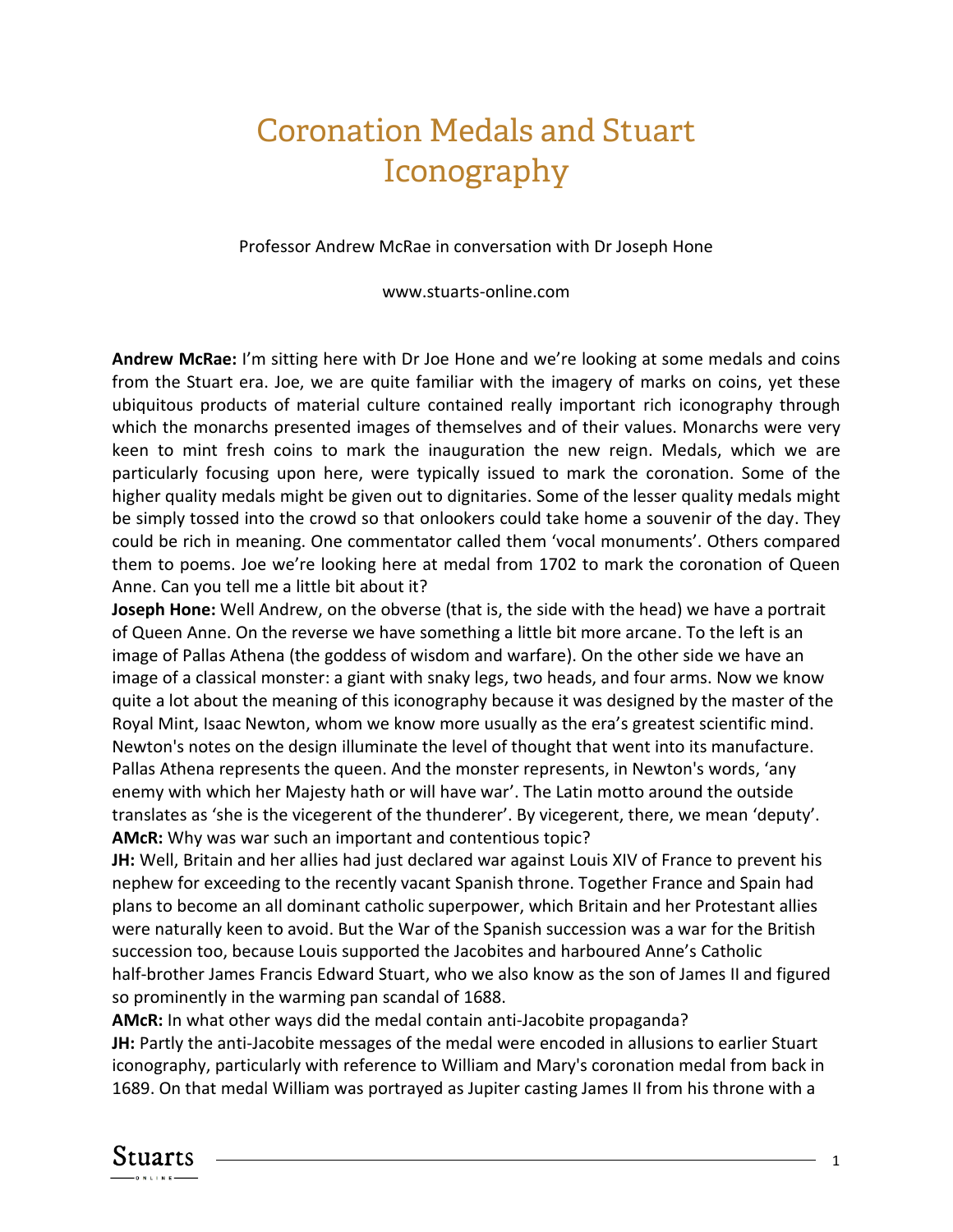thunderbolt. By describing Anne as the vice-gerent to the thunderer, then, this medal suggested that Anne succeeded from William and that her Stuart lineage was somehow less important.

**AMcR:** Was that because James Francis Edward actually had a stronger hereditary claim? **JH:** Precisely. And the medal underscored the constitutional basis of Anne's claim rather than emphasising the arguments for hereditary succession, because those arguments could always be interpreted as pro-Jacobite messages by people with a vested interest in that cause. We need to remember that the Act of Settlement stipulated that, after Anne's death without an heir of her body, the throne should pass the house of Brunswick and Hanover and not to her Catholic half-brother James. And we see that legislation reflected in the iconography of the medal, in so far as it's an anti-Jacobite message that also suggests that Anne succeeds from William on account of statute rather than blood. Here then we see a small material objects endorsing a much larger more important piece of legislation.

**AMcR:** So how was it received by the public?

**JH:** We know that these objects were discussed widely because, Pepys, while out drinking in the Three Tun Tavern in Charing Cross, actually mentions going upstairs with some friends to pour over all the new medals of the day. So these were objects that though the ownership may sometimes be limited would have a much broader reach than just the people who owned them. As we might expect, the anti-Jacobite messages and the pro-war messages chimed particularly well with members of the Whig party, who supported those policies.

**AMcR:** Could you just remind me about the difference between the Whigs and the Tories? **JH:** Well the Whigs emerged in the late 1670s, as essentially lobbyists for the exclusion of the Duke of York (later James II) from the line of succession because of his Catholicism. Tories emerged as rivals to the Whigs, as people who supported the Duke of York. And during the 1680s the rivalry between the two parties was consolidated, with the Glorious Revolution in 1688, and exacerbated during the 1690s. By the time Anne came to the throne in 1702, we were in the midst of what is now known as the age of party.

**AMcR:** So this is the very beginning of party politics as we know it.

**JH:** Absolutely. The origins of our modern political system.

**AMcR:** So you were talking about the record of Tory reception.

**JH:** And, strikingly, there is none. References to the medal's iconography are completely absent from pro-Tory poetry and pamphleteering. The only record we have of the Tory response is actually in Oxford, where the high Tory Vice Chancellor (a man named Roger Mander) actually prohibited students from writing or reading poems based on the medal's iconography. Indeed, if we believe these stories, Mander actively suppressed the message of the medal because it didn't chime with his Tory politics. So I mentioned earlier that anti-Jacobitism and pro-war messages were particularly popular with Whigs and that's equally so with their poetry, which supports those policies. On the other hand, Tory verse tends to support older values of hereditary monarchy, of divine right to rule. And these were issues that could occasionally veer into pro-Jacobite poetry, which we might consider as an offshoot from Tory literature.

**AMcR:** Could you say what were the key values of Tory literature, as opposed to the Whig literature?

**JH:** Well, in order to get to those key values we have to go almost all the way back to the formation of the Tory party. They formed because they wanted the Duke of York to become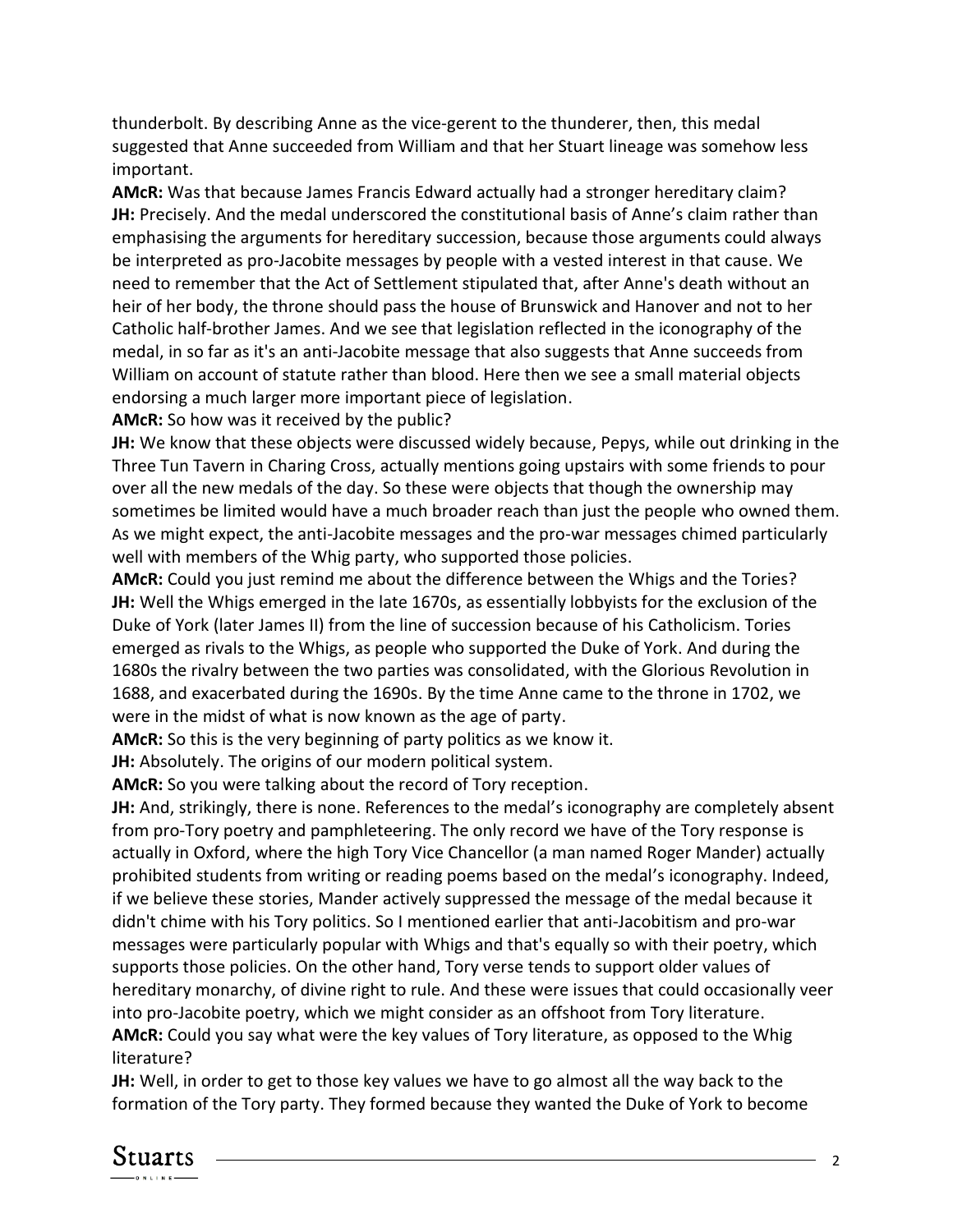James II. They thought that his right by hereditary succession was more important than his Catholic faith. So the predominance of hereditary monarchy over conforming Protestant monarchy is one key value. Another key value (seemingly contradictory) is support for the Church of England. So one of the key rallying cries of not just Tory poetry but Tory pamphlets and sermons to is that the church was in danger from the Whigs: so Anglican conformists who were liberal in their tolerance of Protestant dissenters. Dissent was anathema to high Tories. **AMcR:** So how could the Tories reconcile their support for hereditary monarchy with a commitment to Anne?

**JH:** The Tory support for Queen Anne emerged partly because she was perceived as somebody who would restore the Church of England after the reign of the foreign Calvinist William III. If William III was perceived as a Whig monarch, then Tories thought of Anne as a Tory monarch. So this was a moment in which concern about the health of the Church of England rumps support for hereditary succession. Perhaps the Whig support for the iconography of this medal (and the Tory dismay in its iconography) originated with its designer Isaac Newton. We've got to remember that from time to time Newton also served as a Whig MP. So maybe he let some of his own political ideology seep into the designing process. The Tories didn't like the Coronation medal because they didn't think it did justice to Queen Anne. They thought of her as somebody who would bring new policies and rejuvenate the church, whereas this medal seemingly showed Anne simply continuing with William's old policies.

**AMcR:** So looking back over the reign of Anne how do you see this moment, this iconography of 1702 as a reflection upon her reign?

**JH:** Well the greatest achievements of Anne's reign were military. The War of the Spanish Succession finally ended in 1713 (one year before Anne's death) and Louis XIV was forced to sue for peace. Britain won huge gains in the treaty negotiated against Louis, including a monopoly over the very lucrative Asiento slave trade and several colonies in the South Pacific. Essentially, Britain as a modern trading power emerged from that peace treaty in 1713. **AMcR:** So why do you think we should be looking at coins and medals, Joe?

**JH:** Well mainly because people look to them at the time. And people cared about the messages that were encoded into the allegorical symbolism of these medals. We need only look as far as Joseph Addison, who wrote just after Anne's coronation in his quite witty essay *Dialogues on Ancient Medals*, that one may often find as much thought on the reverse of a medal as in canto of Spenser'. That is, as is in a verse of Edmund Spenser's famous poem *The Faery Queen*. Now, partly we might think of this as a derogatory remark on Spenser. But it also shows that medals were being not just interpreted; they were being read. And they weren't just being read by scholars like Addison; they were been read by people on the street.

**AMcR:** So Edmund Spenser, the great poet of Queen Elizabeth I, being compared here to the coronation medal.

**JH:** Indeed. What it shows us is that we cannot afford to ignore these medals. They are just as important as the poetry, and, if we ignore them, then we are getting representations of Anne seriously wrong.

**AMcR:** So how, Joe, do you think we interpret the significance of these coins and medals circulating across the country?

**JH:** Well, in terms of Anne's coronation medal, we've already noted that there is some quite arcane symbolism in here. One would have to be quite educated in order to unpick and unravel